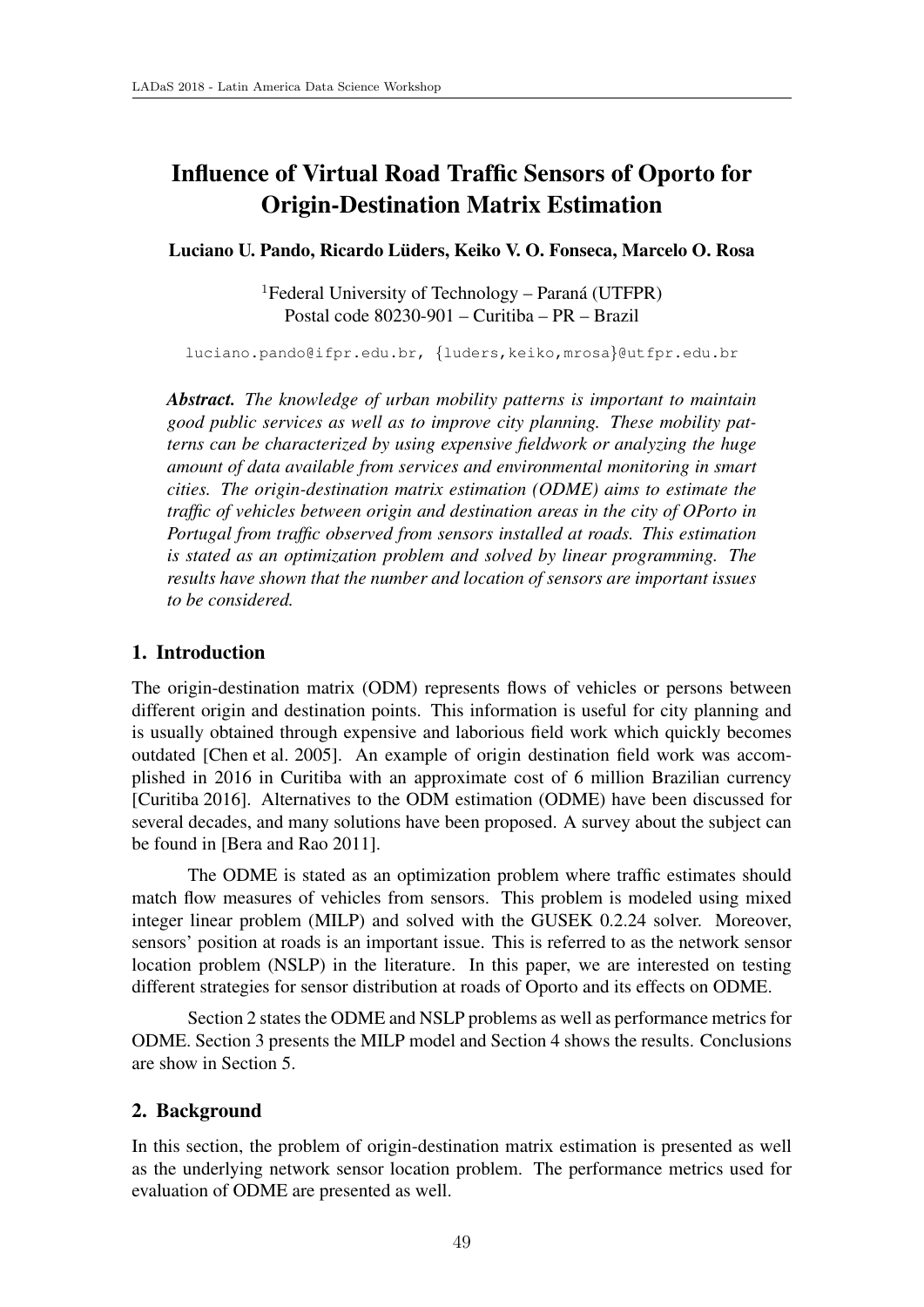#### 2.1. Origin-destination matrix estimation (ODME)

The origin-destination matrix (ODM) contains information about flow of vehicles between two geographical areas in a city. Let assume that there are *n* origin-destination (OD) pairs with a flow  $q_w$  of vehicles in a particular pair  $w \in W$  (the set of all OD pairs). These OD pairs are usually located at the borders of a region These OD pairs are usually located at the borders of a region [Teknomo and Fernandez 2014]. Moreover, each flow of vehicles for an OD pair distributes over city roads using different routes. Each route is composed by links (or edges) identified as city roads. These links are eventually monitored by traffic sensors which gives the counts of vehicles in each link. As a link can be shared by different routes, counts in each link can be due to more than one OD pair. Hence, a link count is not a direct flow measure for a particular OD pair (except if it is not shared).

The origin-destination matrix estimation (ODME) can be considered as a dual problem of the static traffic assignment (STA) [Bierlaire 2002]. By giving the flow of vehicles in an OD pair, STA gives the flow of vehicles in each link of a route used by this pair. ODME on the contrary, provides the flow of vehicles for OD pairs from the flow observed in links.

The flow of vehicles  $v_a$  in a link *a* is given by (1). It is the sum of *n* flows  $q_w$ multiplied by a given probability  $p_{wa}$  of using link *a* by an OD pair *w*. Additionally, (2) is a non-negativity constraint of *qw*.

$$
v_a = \sum_{w \in W} q_w \cdot p_{wa} \tag{1}
$$

$$
q_w \ge 0 \tag{2}
$$

By assuming that a link z is monitored by sensors, an estimate  $\overline{v}_z$  of the flow of vehicles in *z* should approximate the measured flow  $v_z$  according to (3). Similarly,  $\overline{q}_w$  is approximated to  $q_w$  according to (4).

$$
\forall z \left( \overline{v}_z \approx v_z \right) \tag{3}
$$

$$
\forall w \left( \overline{q}_w \approx q_w \right) \tag{4}
$$

According to [Bierlaire 2002], ODME is generally complex because the number of unknown variables (flow of vehicles in OD pairs) is greater than the number of equations (flow of vehicles in links). Other references point out different techniques to solve ODME as [Maher 1983] for Bayesian inference, [Cascetta 1984] and [Bell 1991] for general least squares, [Spiess 1987] for maximum likelihood and [Sherali and Hobeika 1994] for linear programming applications.

#### 2.2. Network sensor location problem (NSLP)

The network sensor location problem (NSLP) concerns how to define the location and number of sensors. In [Ye and Wen 2017], nine rules have been considered for sensor allocation as follows: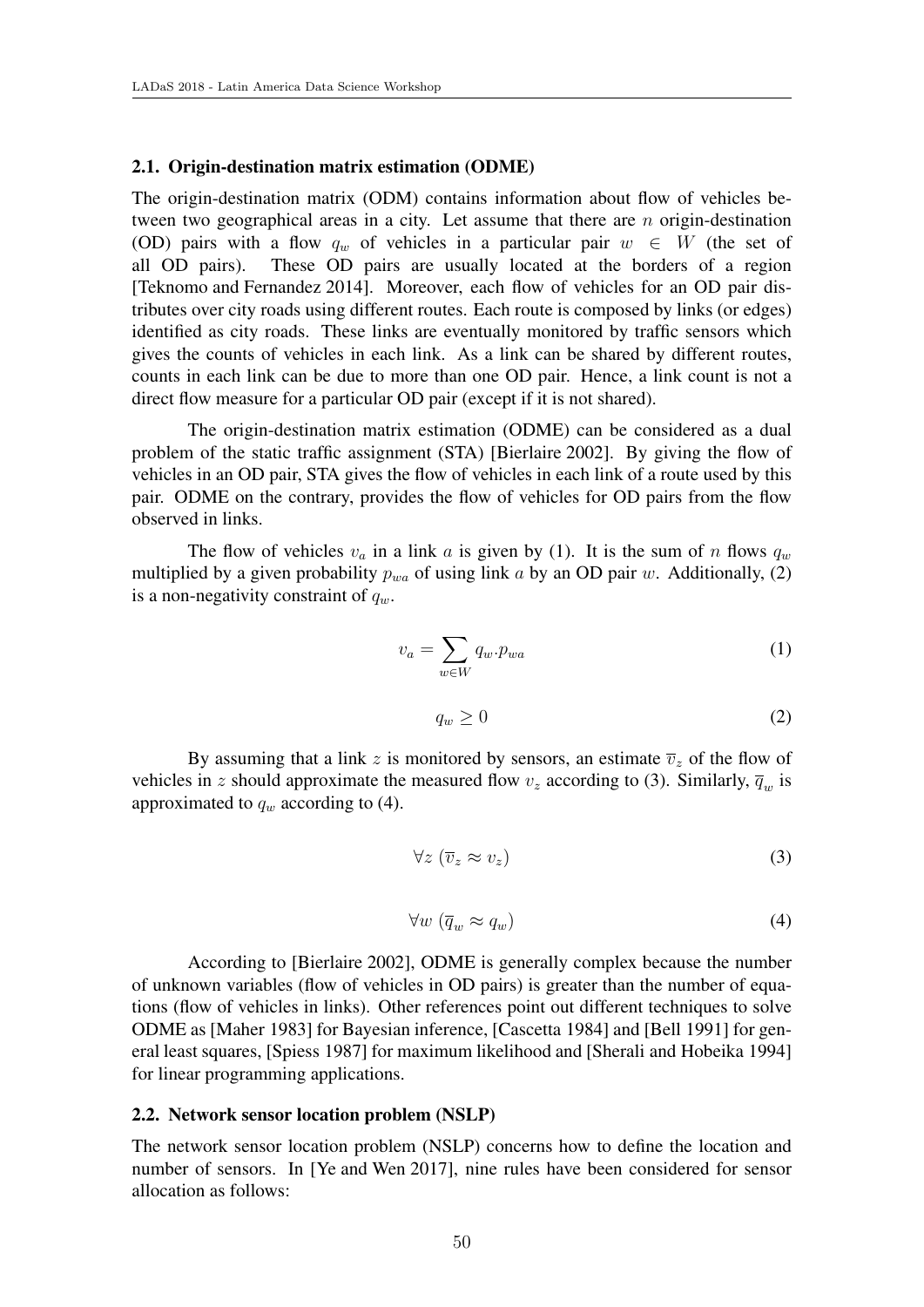- R1: choose links such that all OD pairs are covered by sensors;
- R2: choose links with high rate  $q_w/v_a$ ;
- R3: choose links having all routes covered by sensors (route covering rule);
- R4: choose links with high flow  $v_a$  (interception rule);
- R5: choose links with high probability  $p_{wa}$  (maximal OD demand fraction rule);
- R6: choose links with big number of routes (maximal net route flow captured);
- R7: choose links with big number of OD pairs (maximal network OD flow);
- R8: avoid redundant links (independence rule);
- *•* R9: minimize the number of sensors (minimal observation rule);

The article [Ye and Wen 2017] considers rules R1, R8 and R9 for all experiments. Tests are made with rule R2 or R4 and R7 simultaneously. The results show that using R4 and R7 simultaneously is better than R2 only. The considered network has 93 links and 210 OD pairs.

In our work, R1 is considered by default. The other rules R2, R4, R7 are tested separately. Differently from [Ye and Wen 2017], R4 and R7 are applied separately, and there is also a combination between R4 and R7, indicated by R4R7 and done due the fact that preliminary results showed better results in these two rules. Another addition of this article is the focus on how the number of sensors interferes in different ways depending on sensor location choice rules.

#### 2.3. Performance metrics

The following metrics are used to evaluate ODME: mean absolute error (MAE), root mean square error (RMSE), total demand deviation (TDD), and determination coefficient  $(R<sup>2</sup>)$  according to (5), (6), (7), and (8), respectively.

$$
MAE = \frac{\sum_{w \in W} |\overline{q}_w - q_w|}{n} \tag{5}
$$

$$
RMSE = \frac{\sqrt{\frac{1}{n} \sum_{w \in W} (\overline{q}_w - q_w)^2}}{\sum_{w \in W} q_w}
$$
(6)

$$
TDD = \frac{\left|\sum_{w \in W} \overline{q}_w - \sum_{w \in W} q_w\right|}{\sum_{w \in W} q_w} \tag{7}
$$

$$
R^{2} = \left(\frac{n(\sum_{w \in W} q_{w}\overline{q}_{w}) - (\sum_{w \in W} q_{w})(\sum_{w \in W} \overline{q}_{w})}{\sqrt{(n \sum_{w \in W} q_{w}^{2} - (\sum_{w \in W} q_{w})^{2})(n \sum_{w \in W} (\overline{q}_{w})^{2} - (\sum_{w \in W} \overline{q}_{w})^{2})}}\right)^{2}
$$
(8)

Both MAE and RMSE are error metrics used to evaluate differences between observed and real flows of OD pairs. On other hand, TDD is an error related to the sum of observed and real OD flows. All these metrics should be minimized for good results.

The determination coefficient  $R^2$  evaluates the proportion of the variance in the dependent variable (estimated OD flows  $\overline{q}_w$ ) that is predictable from the independent variable (real OD flows  $q_w$ ) variance, resulting in a output between 0 and 1. The dependence between observed and estimated values is greater as  $R^2 \approx 1$ . in this case,  $R^2$  should be maximized.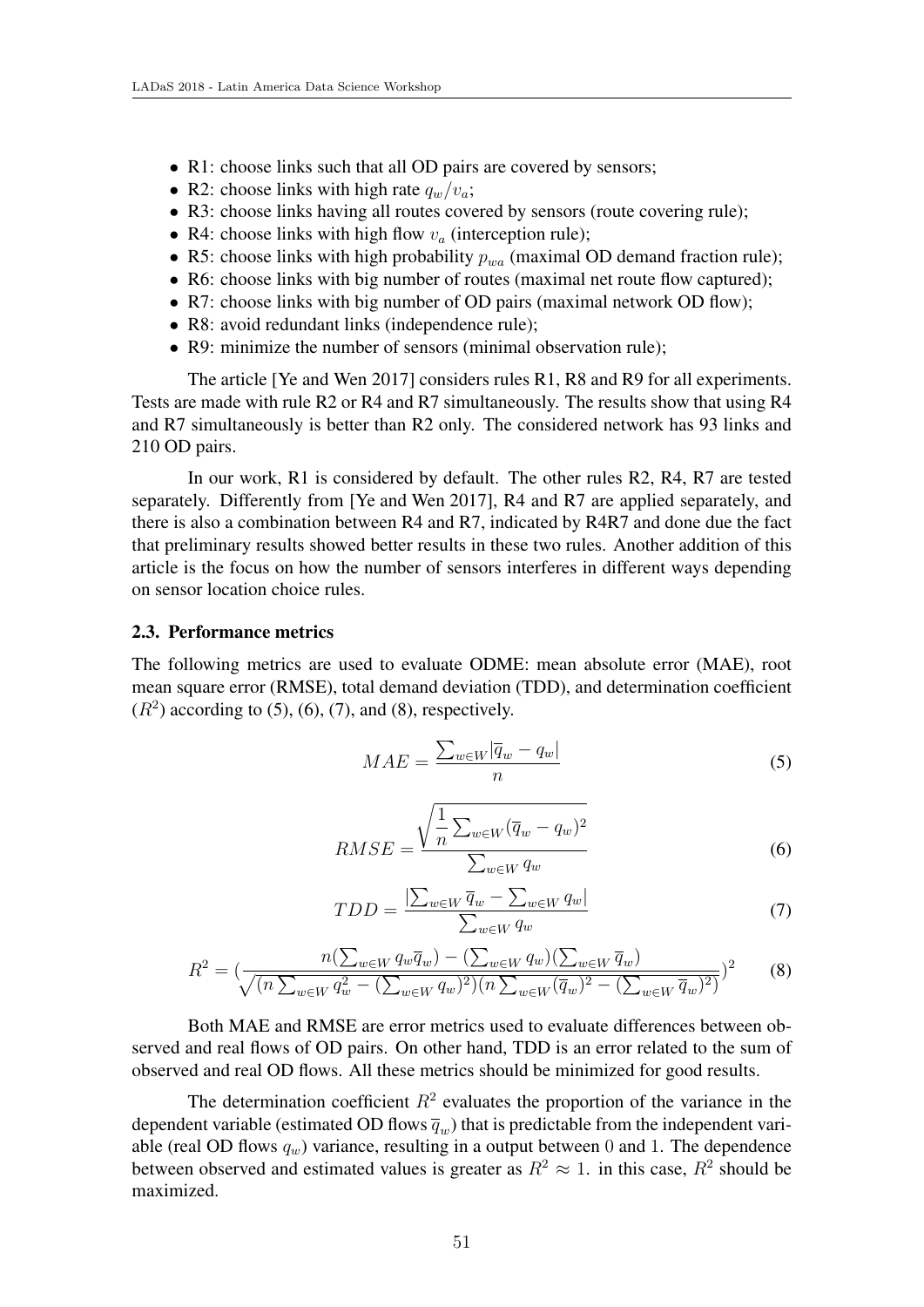## 3. MILP for ODME

The ODM is composed by *n* decision variables representing the traffic flows of *n* OD pairs. The MILP model for ODME presented here is similar to the one of [Sherali and Hobeika 1994] but using GUSEK 0.2.24 to solve it [Bettoni 2018].

Variables are shown in Table 1. There are  $(np + 3 \cdot ns)$  variables. Decision variables are  $q_w$ , estimated flows in links are  $\overline{v}_z$ , and  $F_{z+}$  and  $F_{z-}$  are variables used to quantify matching errors.

| Variable                       | <b>Type</b>         | Symbol           | Amount           |
|--------------------------------|---------------------|------------------|------------------|
| Estimated flow per OD pair $w$ | $\mathbb{R} > 0$    | $q_w$            | $np$ OD pairs    |
| Estimated flow in link $z$     | $\mathbb{R} > 0$    | $\overline{v}_z$ | $ns$ sensors     |
| Superior deviation in $z$      | $\mathbb{R} > 0$    | $F_{z+}$         | $ns$ sensors     |
| Inferior deviation in $z$      | $\mathbb{R} \geq 0$ | $F_{z-}$         | $ns$ sensors     |
| Total                          |                     |                  | $(np+3\cdot ns)$ |
|                                |                     |                  |                  |

**Table 1. Mixed integer linear programming variables**

The cost function is represented by (9).

$$
\min_{q_w} \sum_{z \in Z} (F_{z+} + F_{z-}) \tag{9}
$$

Equation (10) requires that a probability  $p_{wz}$  of flow  $q_w$  should use link *z*. Each observable link has a restriction of this kind.

$$
\overline{v}_z = \sum_{w \in W} p_{wz} \cdot q_w \tag{10}
$$

Equation (11) sets a matching between the observed and estimated traffic in link *z*.  $F_z$  is positive when the estimated values are larger than the observed ones and  $F_{z+}$  is on the other way around. This restriction acts with (9) and (10) in order to find  $\overline{v}_z \approx v_z$ by adjusting *q<sup>w</sup>* decision variables.

$$
v_z = (\overline{v}_z + F_{z+} - F_{z-}) \tag{11}
$$

Restriction (12) is based on the non-negativity constraint specified in (2).

$$
q_w \ge 0 \tag{12}
$$

Restrictions (13) and (14) indicate that  $F_{z+}$  and  $F_{z+}$  are bound to non-negative values.

$$
F_{z+} \ge 0 \tag{13}
$$

$$
F_{z-} \ge 0 \tag{14}
$$

For every link sensor, there is a restriction as in (11), (13) and (14), and for every  $q_w$ , there is a restriction as in (12).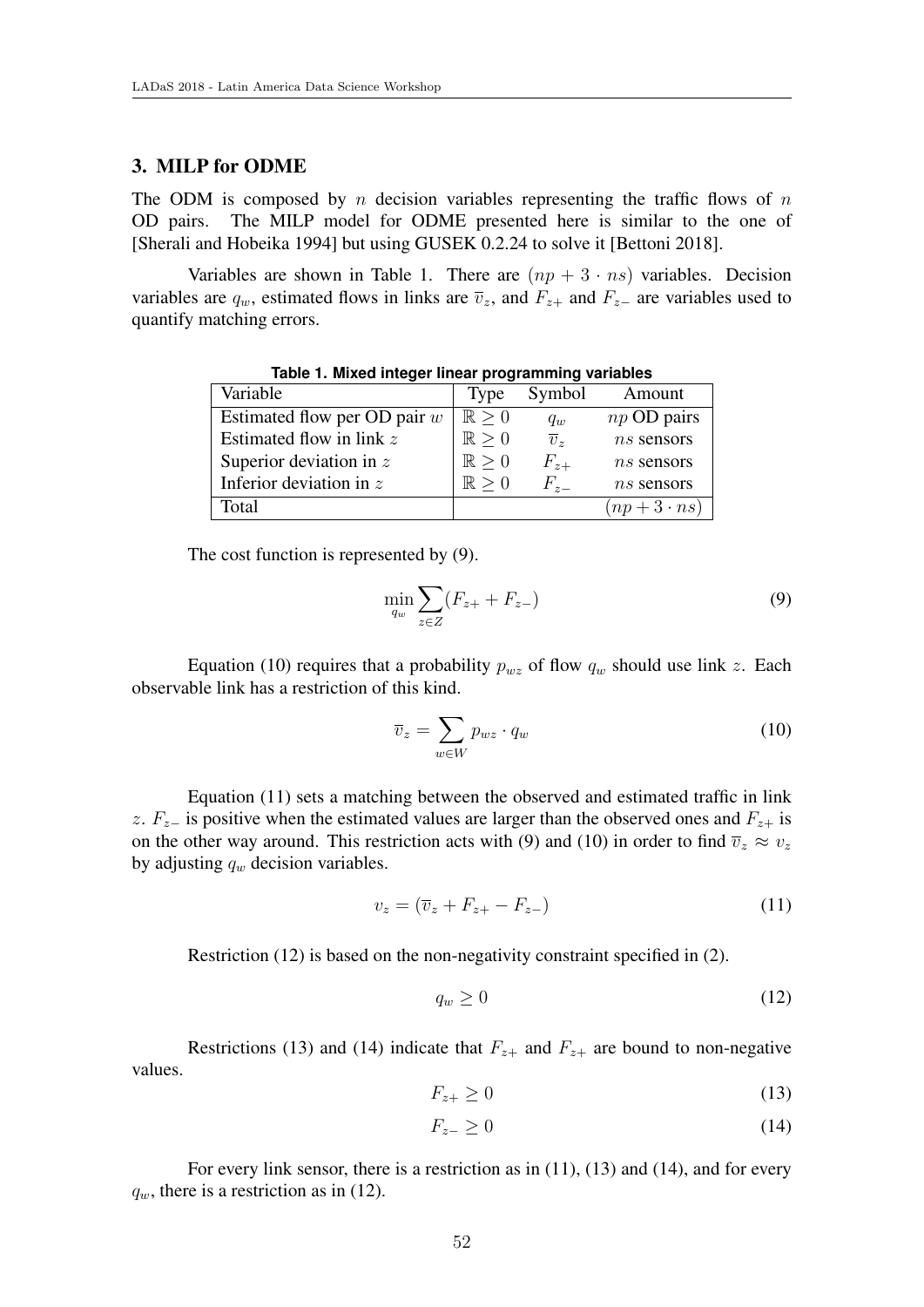# 4. Results

Section 4.1 describes the data used to the ODME problem formulation. Section 4.2 shows results for ODME using MILP and different numbers of sensors.

# 4.1. Data description

In this work, data comes from the taxi trip database found in [UCI 2015] and the geographic database found in [OpenStreetMap contributors 2018]. After density clustering city areas and identifying routes (map matching) as shown in [Pando and Luders 2017], 13 areas of both origins and destinations have been identified in Oporto yielding to 169 OD pairs. Moreover, the true origin-destination matrix and the probability of route choice have been determined by GPS data of taxi trips.

The [UCI 2015] dataset has eight attributes and 1*,* 710*,* 670 instances. Attribute "polyline" is a sequence of lat-long locations which identifies a taxi trajectory in the network. The attribute "timestamp" is used to group taxi trips in hourly time intervals and to join all trips between 8-9 am allowing to get the true ODM. Attributes "Datatype" and "missing data" are used to select trips for workdays only and trips without missing data, respectively.

The geographic database [OpenStreetMap contributors 2018] defines the city network as a directed graph which is composed by GPS-referenced nodes and edges.

## 4.2. Influence of the number and position of sensors

The experiments have been made from 200 to 2000 virtual sensors with locations defined by rules R2, R4, R7 or R4R7. The number of sensors was increased by 100 between 200 and 500 sensors, and by 250 for more than 500 sensors.



**Figure 1. MAE for different rules and number of sensors.**

According to Fig. 1 (MAE), rule R7 yields better results for any number of sensors except 1500 sensors. Particularly, for less than 1500 sensors. The gap between R7 and R4R7 or R4 is reduced for a large number of sensors. R4R7 has the worst result for 200 sensors, but it is better than R4 until 1500 sensors, where R4 is better. R2 has the worst result for every number of sensors except for 200 sensors. The results for R2 are close to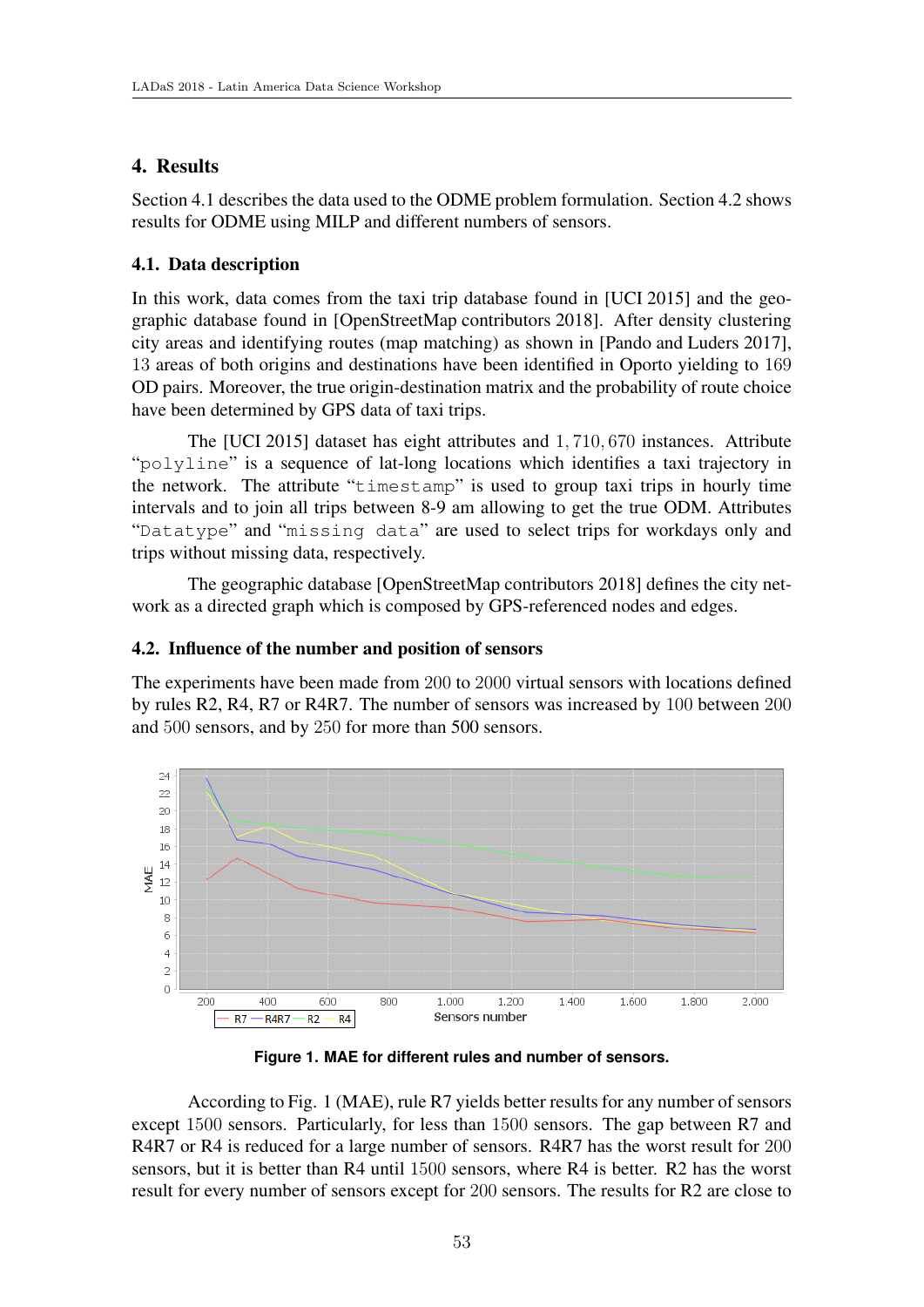

**Figure 2. RMSE using different sets of rules and numbers of sensors.**

R4 and R4R7 for small number of sensors but R4 and R4R7 are better for a larger number of sensors than R2.

In Fig. 2 (RMSE), R7 has better results for 200 sensors and between 400 and 1250 sensors. Results for R7 are worse for 300 sensors than for 200 sensors which is unexpected since the result was worse with more information added. R4R7 has better results for 300 sensors, and R4 has better results for 1500 sensors and above. R2 has the worst result for any number of sensors, showing a slightly decline in RMSE from above 400 to close to 330 for 200 and 2000 sensors, respectively.



**Figure 3.** *R*<sup>2</sup> **using different sets of rules and numbers of sensors.**

Fig. 3  $(R^2)$  has a similar information of Fig. 2. R7 also has better results for 200 sensors and between 400 and 1250 sensors in this metric. Results for R7 are also worse for 300 sensors than for 200 sensors. R4R7 has better results for 300 sensors, and R4 has better results for 1500 sensors and above. R2 has the worst result except for 200 or 300 sensors.

Fig. 4 (TDD) shows different behavior when compared to the three previous analysis. R4R7 has better results most of the time. R4, R7, and R4R7 are close to zero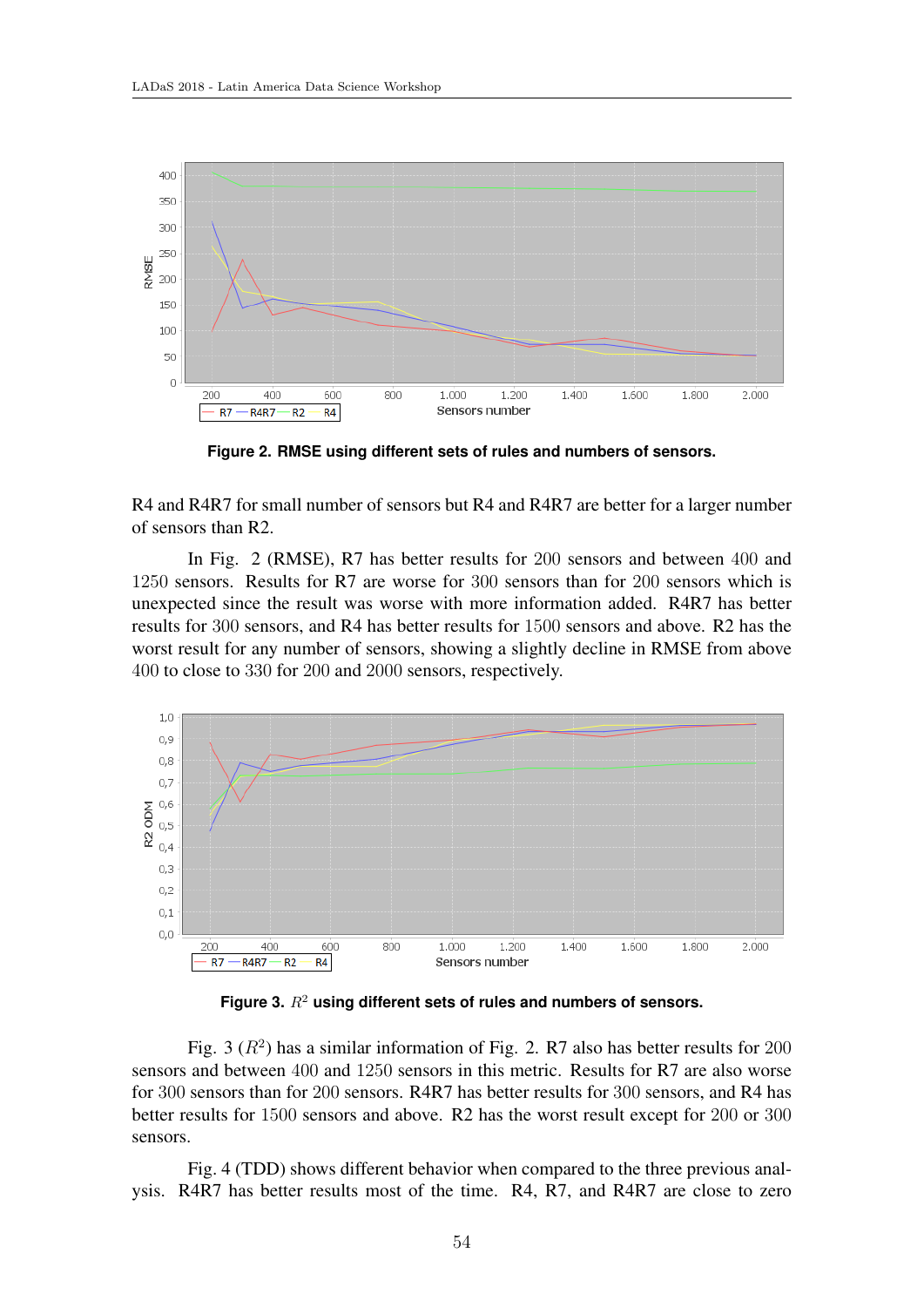

**Figure 4. TDD using different sets of rules and numbers of sensors.**

between 400 and 800 sensors, while the minimum TDD value for R2 occurs with 1000 sensors, which is exactly the number of sensors used in Section 4.2.

R7 has the better results in RMSE and  $R^2$  metrics between 400 and 1250 sensors. It has the better results for any number of sensors except with 1500 sensors for MAE as well as the better results in TDD for 1500 sensors and above. R4 is better above 1250 sensors for RMSE and  $R^2$ . R4R7 is only better for TDD between 300 and 750 sensors, and with 300 sensors for RMSE.

## 5. Conclusion

This work presented the effects of using different rules of distribution of sensors at roads of Oporto in Portugal in the quality of ODME. The quality of ODME was evaluated by four different metrics: MAE, RMSE, TDD and  $R<sup>2</sup>$ . The better set of rules may vary depending on the number of sensors and metrics used. For MAE, RMSE and *R*<sup>2</sup> metrics, experiments with more sensors produced better results using any set of rules. TDD is better mainly between 400 and 800 sensors, but it presents poor results after 1000 sensors. Rule R7 is better for two metrics and any number of sensors except for 300 sensors. For 1500 sensors and above, R4 has better results for metrics RMSE and *R*<sup>2</sup> but R7 has better results for the other two metrics, i.e., a tie occurs between R4 and R7. For 300 sensors, the best performing set of rules was R4R7 in three of four metrics.

For future work, the introduction of probe vehicles could add information to improve ODM and assignment matrix estimations. The influence of number and location of sensors can also be analyzed for other ODME techniques as for instance general least squares.

## References

Bell, M. G. H. (1991). The estimation of origin-destination matrices by constrained generalised least squares. *Transportation Research Part B: Methodological*, 25B(1):13–22.

Bera, S. and Rao, K. V. K. (2011). Estimation of origin-destination matrix from traffic counts : the state of the art. *European Transport*, 49:3–23.